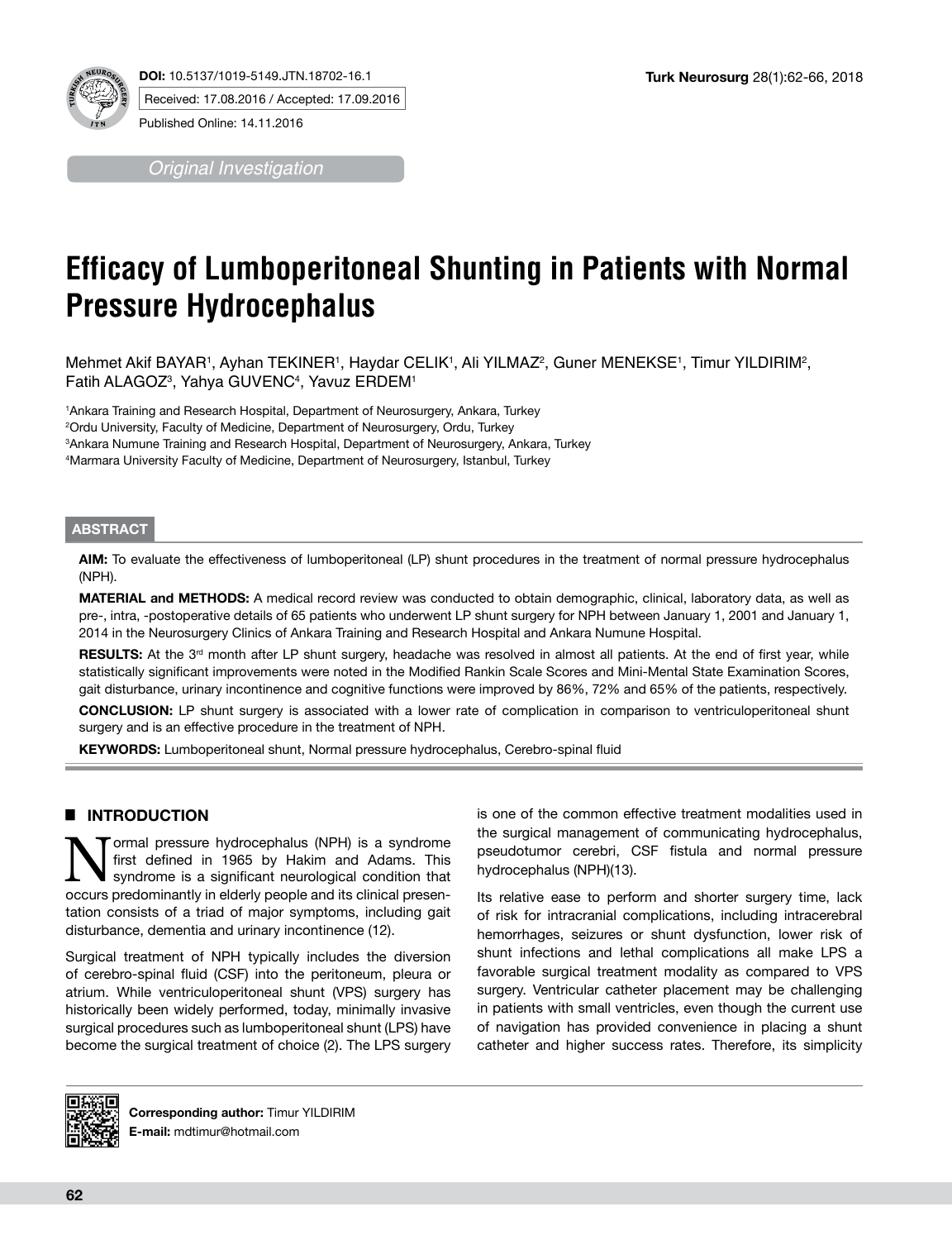may be the motive to prefer LPS surgery in patients with small ventricles (1,4,19,20,22). LPS systems are constituted of 3 main components: a lumbar catheter, a valve, and a peritoneal catheter (18). A medium pressure, flow control shunt system [medium pressure flow control valve (Medtronic®)] was used in all patients who were included in our study.

LPS surgery provided significantly high rates of clinical improvement and an increased quality of life and these outcomes were comparable to that of VPS procedures (3). This study aimed at reviewing the demographic characteristics, mortality and morbidity rates, complications, treatment response and prognosis in 65 cases of NPH who had been treated with a flow and pressure control LPS implantation in our clinics.

# █ **MATERIAL and METHODS**

The clinical data of 65 patients with NPH treated with LPS surgery in the Department of Neurosurgery of Ankara Training and Research Hospital and the Department of Neurosurgery of Ankara Numune Training and Research Hospital over a 13-year period were retrospectively analyzed. Data were obtained from medical charts, follow-up examinations and neuroimaging studies of the patients. Demographic characteristics, including age, gender, clinical symptoms, opening pressure, neuroimaging, complications, pre- and postoperative outcome scale scores (Modified Rankin Score (mRS) and Mini-Mental State Examination (MMSE) score) were assessed. There were 65 cases of NPH, of whom 30 (46.2%) were female and 35 (53.8%) were male. The mean age was 64.4±9.5 (Min=38, Max=78) years.

#### **Clinical Manifestation**

Cognitive dysfunction was the most common symptom and it was present in 87% of the patients. This symptom was followed by gait disturbance (80%) and urinary symptoms (62%). The classical triad of the syndrome was detected in only 40% of patients. In addition to these symptoms, headache was present in 54% of the patients. Ophthalmoscopic examination was routinely performed to detect papilledema and to exclude a possible diagnosis of pseudotumor cerebri.

#### **Imaging Examination**

Each patient routinely underwent a computed tomography (CT) scan of the brain and magnetic resonance imaging (MRI) for diagnostic and follow-up purposes, and to exclude possible intracranial mass lesions that may be considered in the differential diagnosis and to assess ventricular sizes and CSF circulation.

#### **Patient Selection**

A routine lumbar puncture was performed in all patients who presented with clinical and radiological symptoms suggesting NPH. Patients were considered as NPH if the opening pressure ranged from 70 to 245 mm H₂O. Lumbar punctures were repeated during 3 days and 30 ml of CSF was drained each time. Patients were considered as candidates for LPS surgery, in the event that improvements were observed in their clinical findings following this procedure. Biochemical and microbiological analyses were performed on CSF samples obtained via lumbar puncture. Glucose, protein and white blood cell (WBC) values were the parameters to be considered in surgical treatment planning. LPS surgery was not performed in the event that CSF analyses showed a WBC count of ≥60/ mm<sup>3</sup> and a protein level of ≥1000 mg/L.

#### **Surgical Technique**

All patients underwent general anesthesia and endotracheal intubation. They were typically placed in a lateral decubitus position. C-arm fluoroscopy was used for the detection of L4-5 or L3-4 spinal level. After preparation of the skin and draping of the surgical field, three incisions were made, including a longitudinal incision in the posterior midline, a 4-6 cm flank incision and a medial ventral incision. Approximately 10-15 cm of the lumbar catheter was inserted into the subarachnoid space using a Tuohy needle, and this procedure was confirmed via CSF flow. To place the valve, a flank incision was used. A direct approach to the peritoneum was usually used with a medial ventral incision. Dissection of the fasciae and muscle layers was performed and a peritoneal catheter was inserted and tunneled between the lumbar and medial ventral incision. The flow-pressure-controlled valve was anchored with the use of silk sutures. Flow from the distal end of the shunt system should be examined before placement into the peritoneal cavity. Closure was carried out in the standard fashion.

#### **Follow-up and Outcome Measures**

In the follow up period, neurological examination was repeated at 3, 6 and 12 months. The mRS was used to measure the degree of disability or dependence in the daily activities and the MMSE was used to measure cognitive functions of our patients. These measurements were performed at baseline and at 12 months after surgery.

#### **Statistical Analysis**

Statistical analyses were performed using the SPSS 15.0 software for Windows (SPSS Inc, Chicago, IL, USA). P values less than 0.05 were considered as statistically significant. The Wilcoxon Signed Ranks Test was used for intergroup comparisons.

#### █ **RESULTS**

At the end of 3<sup>rd</sup> month after LPS surgery, the complaint of headache was resolved in all patients. At the end of the first year, improvements were observed in gait disorder, urinary incontinence and cognitive functions in 86%, 72% and 65% of the patients, respectively.

During the early post-operative period, two patients developed a small amount of subcutaneous CSF accumulation in the lumbar region and one patient developed a small amount of subcutaneous CSF accumulation in the abdominal region. These patients were managed in a conservative fashion and they did not require shunt revision surgery. In our study, no patient developed any neurogenic or intra-abdominal complication. Only two cases of shunt infection (3%) were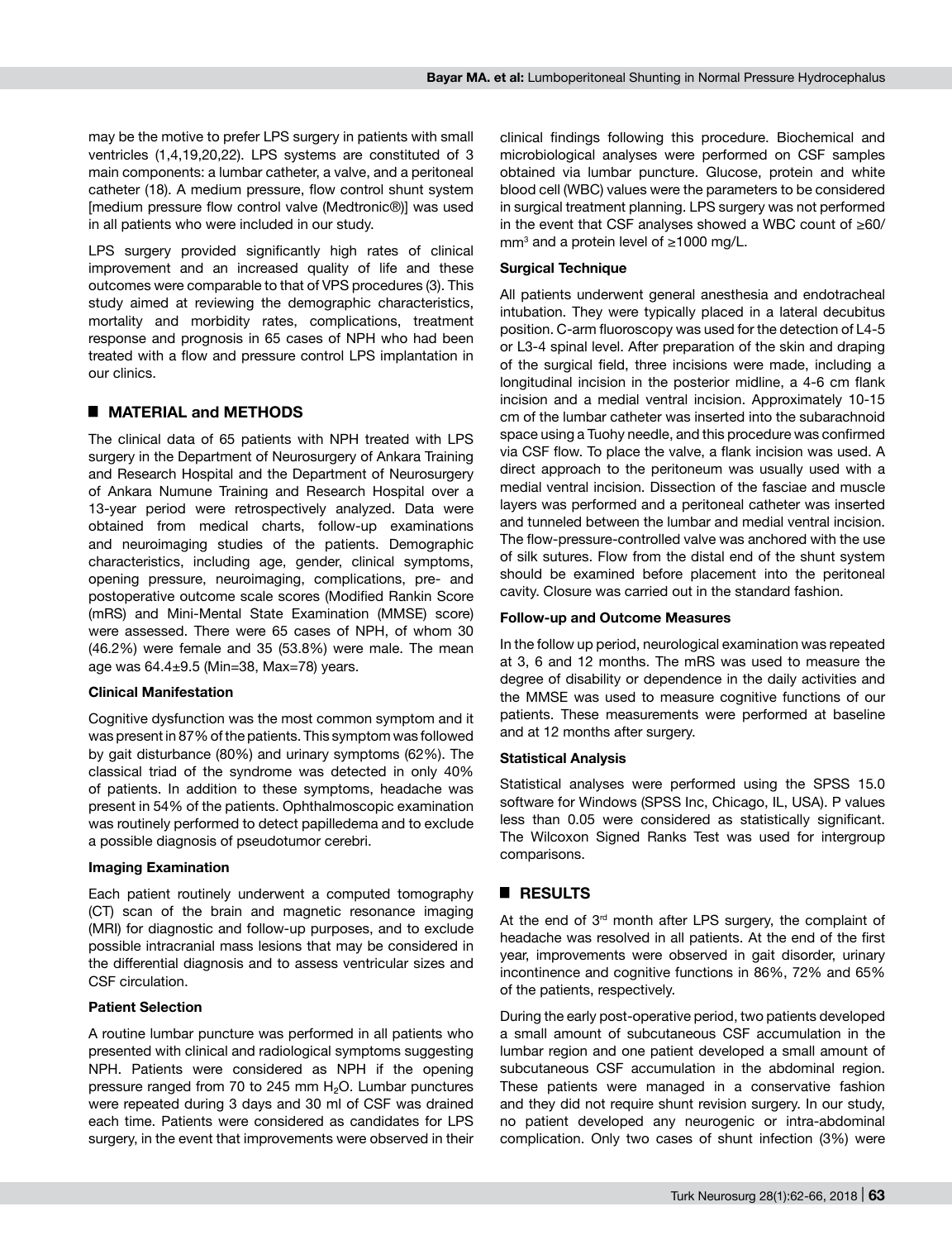observed in this study. LPSs were removed in these two patients and they were treated with an appropriate antibiotic regimen. These patients underwent VPS surgery following the resolution of the signs and symptoms of the infection. At the end of the first year, 3 patients were reported to have died due to systemic diseases, independently from NPH. The patients who died or underwent revision and VPS surgery were not included in the analysis at the end of the first year.

The MMSE and mRS assessments of the clinical response of 65 patients, who were included in the study, revealed that this surgical treatment modality was associated with statistically significant improvements in the test scores (p<0.001) (Figures 1, 2).

### █ **DISCUSSION**

Normal pressure hydrocephalus is characterized by gait apraxia, urinary incontinence and cognitive dysfunction (Hakim-Adams syndrome). The triad of Hakim-Adams syndrome is present in almost 50% of cases, however, only one or a combination of two symptoms should be considered for investigation and diagnosis (17). The possible mechanisms of NPH are still not completely understood. A commonly accepted theory is low venous compliance in the basal ganglia, thalamus and usually frontal lobe. Manometric studies have demonstrated the affecting circulation and absorption of CSF in the subarachnoid granulations. Moreover, there are several diseases that present the similar symptoms as the classic NPH triad (17).

The aim of treatment is to restore the patient's functional capacity. Up till now, diagnostic tests have not been sufficient for diagnosis and predicting postoperative outcome. Early onset of gait apraxia and onset of symptoms for less than six months are the common indicators of surgical treatment. VPS, endoscopic third ventriculostomy and LPS are the main treatment options. Nevertheless, there are questions about which modality is effective and what type of shunt valve should be implemented (24).

LPS surgery is a safe, effective treatment modality, is, still upto-date and is used to treat a number of diseases such as pseudotumor cerebri, post-operative pseudomeningocele, CSF fistula, NPH and other forms of communicating hydrocephalus (5,6,19). The series of cases of LPS surgery in the medical literature have usually included patients from adult age groups and the most common underlying pathologies were NPH secondary to subarachnoid hemorrhage, idiopathic NPH and hydrocephalus secondary to head trauma (1,8). Our study included patients from adult age groups who were diagnosed with NPH.

In our study, the decision to treat NPH patients with LPS surgery was made on the basis of symptoms, neurological examination, the findings on the imaging studies such as MRI and CT of the patients and their response to spinal tap. A medium pressure, flow control shunt system was used in all patients who underwent surgery. While CT scans were preferred as the imaging modality for the follow-up during the early postoperative period, MRI was preferred for long-term

follow-up. LPS surgery may be associated with neurological and non-neurological complications. LPS-related nonneurological complications may occur anywhere between the spinal region and peritoneal region where the abdominal segment of the catheter is implanted, as well as in the thoracic cavity, intra-abdominal solid organs or in any hollow organs such as intestines and ureters (11,14,23). Although LPS surgery has provided favorable outcomes, occlusion has been reported at a rate of 7% and catheter migration, pseudocysts and infections have been reported at a rate up to 14%, in the medical literature (14). In our study, no neurological complication occurred in any case. Only 3% of the patients (n=2) developed shunt infections and this rate was lower than the infection rate reported in the medical literature (3).

One of the major advantages of LPS surgery over VPS is that it lacks the risk of intracranial complications such intracerebral hemorrhages, seizures or shunt malpositioning, and this advantage is one of the main factors that make it the preferred surgical treatment at an increasing rate (1,19,20). VPS surgery







**Figure 2:** Changes in the scores of the Mini-Mental State Examination (MMSE) one year after the shunting compared with those recorded before shunting.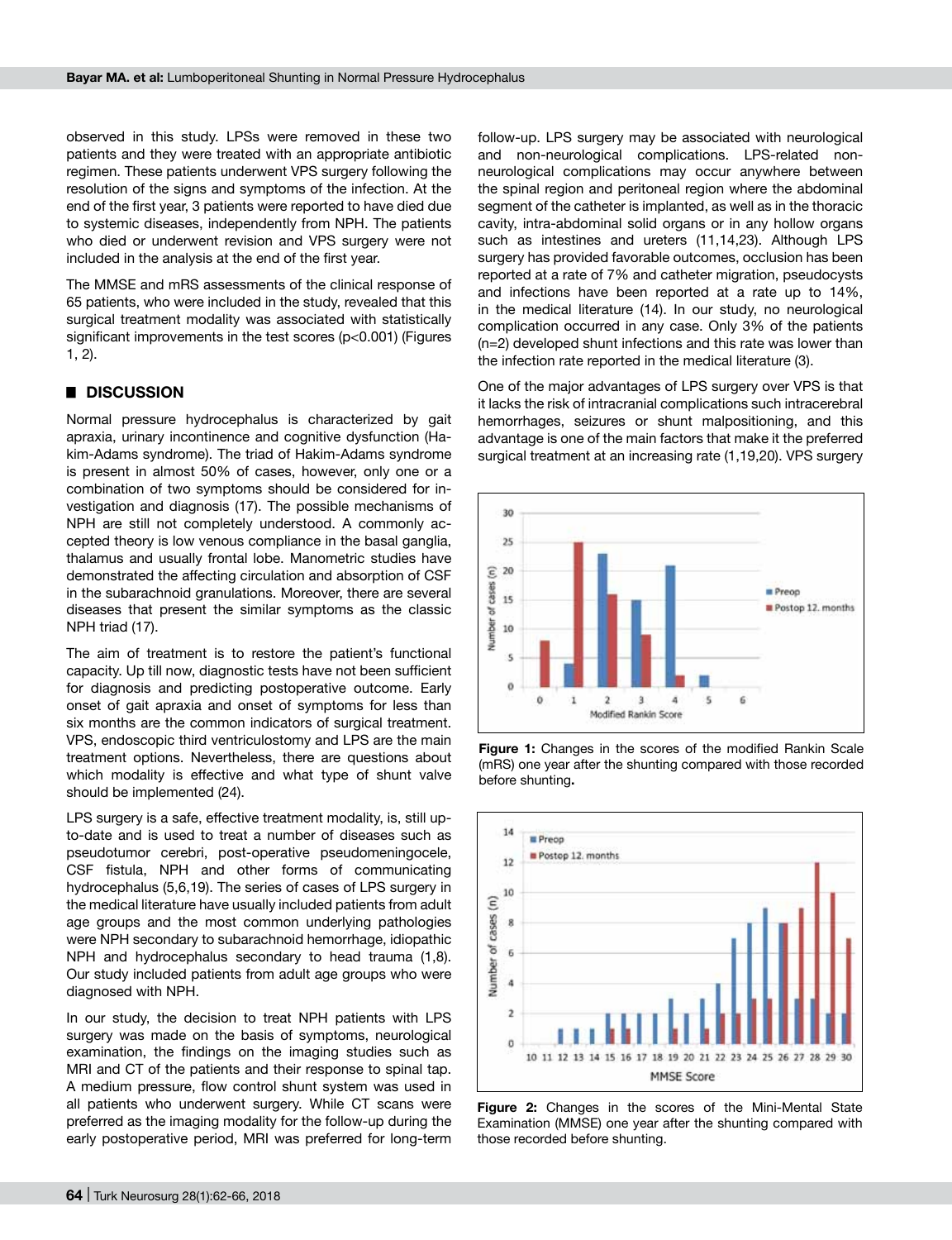has been reported to be associated with an obstruction risk of 58% and the rate of epilepsy associated with cortical damage due to ventricular catheter insertion has been found to be considerable and to range from 9.4% to 24% (7,21). A serious complication at such a high rate may be avoided by LPS surgery.

Although favorable outcomes have been reported, occlusion and shunt dysfunction may occur following LPS surgery and a shunt revision surgery may be required. Furthermore, LPS surgery should be avoided in the presence of tonsillar herniation, infections and arachnoiditis (11).

In a study conducted by Klinge et al., the rate of treatment response was reported to be 69% to 84% among NPH patients who underwent LPS surgery, while the need for a revision surgery was found to be 15% in patients who developed complications (15). Moreover, in a series of 33 cases published by Bloch et al., shunt dysfunction and the need for a revision surgery was reported as 27%. (3). In a study of 195 patients who underwent LPS surgery, Duther et al. reported that shunt dysfunction occurred in 28 patients (14.3%) out of 47 patients who developed complications (9). In a study conducted by Eggenberger et al., shunt dysfunction due to shunt occlusion was reported as the most common complication of LPS surgery in patients with pseudotumor cerebri (10). In our study, shunt dysfunction did not occur during the first year of follow-up period, however LPS systems were removed in the patients who developed shunt infections and these two patients underwent VPS surgery following the treatment with an appropriate antibiotic regimen.

Subcutaneous infections, gallbladder perforation, pneumothorax, mesenteric inflammation, intestinal obstruction, the migration of the peritoneal catheter into the scrotum, umbilicus, rectum or vagina, intestinal perforation, abdominal cyst formation, inguinal hernia, migration into the liver and liver abscess are the other LPS-related complications reported in the literature (1,6,11,23,24). In our patients, no such serious peritoneal catheter-related complications were observed. Only a limited amount of subcutaneous fluid accumulation occurred in 2 patients during the early postoperative period but revision surgery was not required in these patients.

Even though rates of shunt catheter-related malpositioning and malfunction have been reported to be higher in LPS surgery, the risk of mortality associated with LPS surgery was lower than with VPS surgery (3). When considering the pros and cons, LPS surgery is associated with a lower rate of complications and it may be considered as a minimally invasive treatment modality with better outcomes.

When compared to VPS, lower rates of overall mortality have been reported in the series of patients who underwent LPS surgery in the literature (16,25). No case of surgery-related death occurred in our patients who underwent LPS surgery. Death from systemic disorders occurred in 3 patients (4.6%) during the postoperative period.

## █ **CONCLUSION**

LPS surgery is a safe, minimally invasive treatment modality with lower rates of complication, in comparison to VPS surgery and is associated with successful outcomes. LPS surgery is an effective surgical modality and may be used as an alternative to VPS surgery in the treatment of NPH patients.

## █ **REFERENCES**

- 1. Aoki N: Lumboperitoneal shunt: Clinical applications, complications and comparisons with ventriculoperitoneal shunt. Neurosurgery 26: 998-1004; 1990
- 2. Bergsneider M, Black PM, Klinge P, Marmarou A, Relkin N: Surgical management of idiopathic normal-pressure hydrocephalus. Neurosurgery 57(3 Suppl): 29-39; discussion ii-v. Review, 2005
- 3. Bloch O, McDermott MW: Lumboperitoneal shunts for the treatment of normal pressure hydrocephalus. J Clin Neurosci 19: 1107-1111, 2012
- 4. Brazis PW: Clinical review: The surgical treatment of idiopathic pseudotumour cerebri (idiopathic intracranial hypertension). Cephalalgia 28: 1361-1373, 2008
- 5. Bret P, Hor F, Huppert J, Lapras C, Fischer G: Treatment of cerebrospinal fluid rhinorrhea by percutaneous lumboperitoneal shunting: Review of 15 cases. Neurosurgery 16: 44-47, 1985
- 6. Chumas PD, Kulkarni AV, Drake JM, Hoffman HJ, Humphreys RP, Rutka JT: Lumboperitoneal shunting. A retrospective study in pediatric population. Neurosurgery 32: 376-383, 1993
- 7. Copeland G, Foy P, Shaw M: The incidence of epilepsy after ventricular shunting operations. Surg Neurol 17:279-281, 1982
- 8. Duthell R, Cristophe N, Fotso MJ, Beauchesne P, Jacques B: Lumboperitoneal shunting. In: Schmidek Sweet (ed). Operative Neurosurgical Techniques, Indications, Methods and Results. Philadelphia: WB Saunders, 2000: 604-607
- 9. Duther R, Nuti C: Complications of lumboperitoneal shunts. A retrospective study of series of 195 patients. Neurochirurgie 42: 83-89, 1996
- 10. Eggenberger RE, Miller NR, Vitake S: Lumboperitoneal shunt for treatment of pseudotumor cerebri. Neurology 46:1524- 1530, 1996
- 11. Fukamachi A, Wada H, Toyoda O, Wakao T, Kawafuchi J: Migration or extrusion of shunt catheters. Acta Neurochir 64: 160-166, 1982
- 12. Hakim S, Adams RD: The special clinical problem of symptomatic hydrocephalus with normal cerebrospinal fluid pressure. Observations on cerebrospinal fluid hydrodynamics. J Neurol Sci 2: 307-327, 1965
- 13. Karabatsou K, Quigley G, Buxton N, Foy P, Mallucci C: Lumboperitoneal shunts: Are the complications acceptable? Acta Neurochir (Wien) 146: 1193-1197, 2004
- 14. Kelman SE, Sergot RC, Cioffi GA, Savino PJ, Bosley TM, Elman MJ: Modified optic nerve sheath decompression in patients with functioning lumboperitoneal shunt and progressive visual loss. Ophthalmology 98: 1449-1453,1991